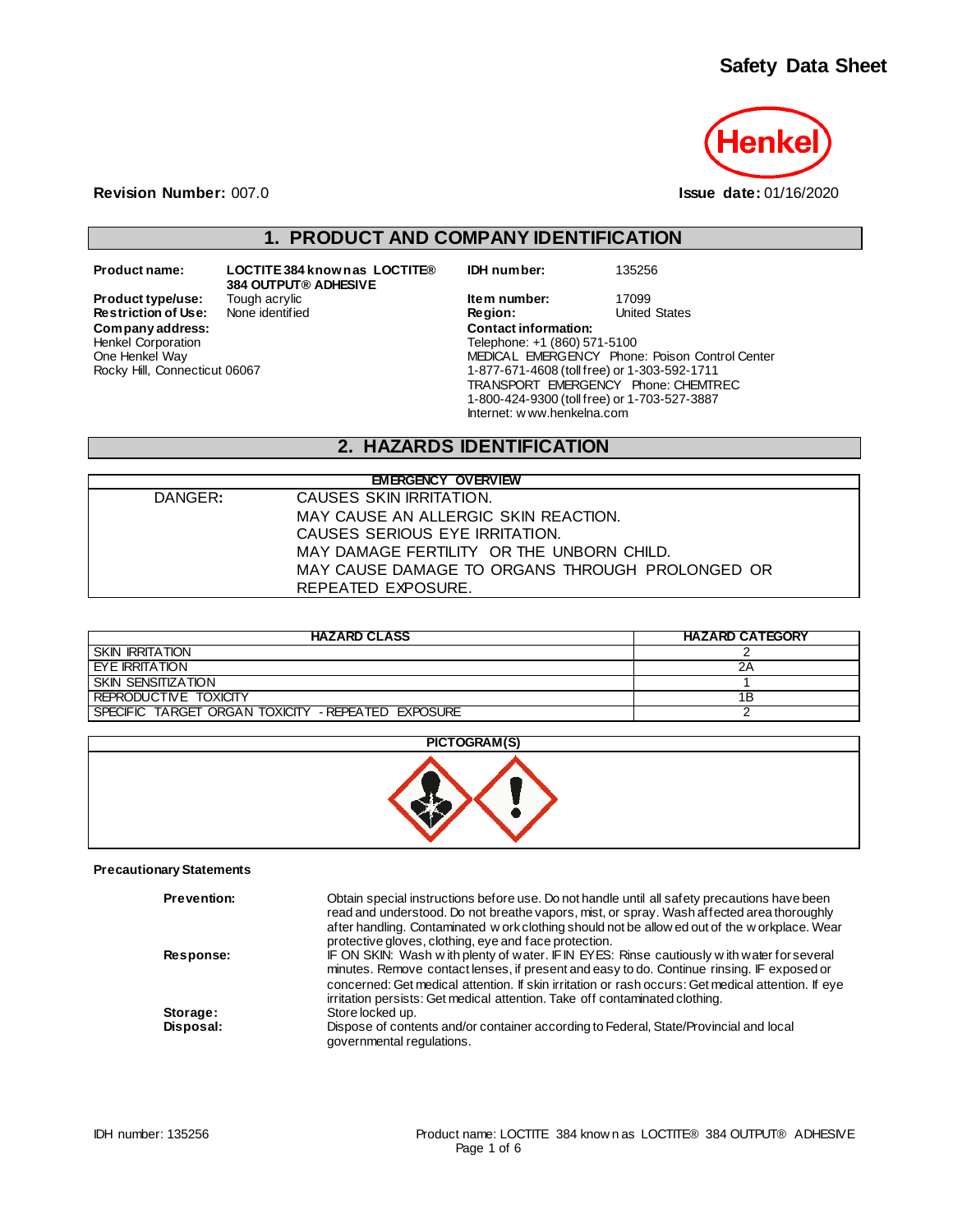Classification complies w ith OSHA Hazard Communication Standard (29 CFR 1910.1200) and is consistent with the provisions of the United Nations Globally Harmonized System of Classification and Labeling of Chemicals (GHS).

**See Section 11 for additional toxicological information.**

# **3. COMPOSITION / INFORMATION ON INGREDIENTS**

| Hazardous Component(s)             | <b>CAS Number</b> | Percentage* |
|------------------------------------|-------------------|-------------|
| Aluminium hydroxide                | 21645-51-2        | $60 - 80$   |
| Tetrahydrofurfuryl methacrylate    | 2455-24-5         | $10 - 30$   |
| Hydroxyalkyl methacrylate          | 27813-02-1        | $5 - 10$    |
| Cumene hydroperoxide               | $80 - 15 - 9$     | $1 - 5$     |
| 1,3-Butylene glycol dimethacrylate | 1189-08-8         | $0.1 - 7$   |
| Cumene                             | 98-82-8           | $0.1 -$     |

\* Exact percentages may vary or are trade secret. Concentration range is provided to assist users in providing appropriate pr otections.

| <b>4. FIRST AID MEASURES</b>       |                                                                                                                                                                               |  |  |
|------------------------------------|-------------------------------------------------------------------------------------------------------------------------------------------------------------------------------|--|--|
| Inhalation:                        | Move to fresh air. If not breathing, give artificial respiration. If breathing is<br>difficult, give oxygen. Get medical attention.                                           |  |  |
| Skin contact:                      | Immediately flush skin w ith plenty of w ater (using soap, if available). Remove<br>contaminated clothing and footwear. Wash clothing before reuse. Get medical<br>attention. |  |  |
| Eye contact:                       | Rinse immediately with plenty of water, also under the eyelids, for at least 15<br>minutes. Get medical attention.                                                            |  |  |
| Ingestion:                         | DO NOT induce vomiting unless directed to do so by medical personnel.<br>Never give anything by mouth to an unconscious person. Get medical<br>attention.                     |  |  |
| Symptoms:                          | See Section 11.                                                                                                                                                               |  |  |
|                                    | <b>5. FIRE FIGHTING MEASURES</b>                                                                                                                                              |  |  |
| Extinguishing media:               | Water spray (fog), foam, dry chemical or carbon dioxide.                                                                                                                      |  |  |
| Special firefighting procedures:   | Wear self-contained breathing apparatus and full protective clothing, such as<br>turn-out gear. In case of fire, keep containers cool with water spray.                       |  |  |
| Unusual fire or explosion hazards: | Uncontrolled polymerization may occur at high temperatures resulting in<br>explosions or rupture of storage containers.                                                       |  |  |
| Hazardous combustion products:     | Oxides of carbon. Oxides of nitrogen. Irritating organic vapours.                                                                                                             |  |  |

# **6. ACCIDENTAL RELEASE MEASURES**

**Use personal protection recommended in Section 8, isolate the hazard area and deny entry to unnecessary and unprotected personnel.**

| Environmental precautions: | Do not allow product to enter sew er or waterways.                                                                                                                                                                                                                                                                                                                                                                                                                               |  |  |
|----------------------------|----------------------------------------------------------------------------------------------------------------------------------------------------------------------------------------------------------------------------------------------------------------------------------------------------------------------------------------------------------------------------------------------------------------------------------------------------------------------------------|--|--|
| Clean-up methods:          | Remove all sources of ignition. Evacuate and ventilate spill area; dike spill to<br>prevent entry into w ater system; w ear full protective equipment during clean-<br>up. Soak up w ith inert absorbent material (e.g. sand, silica gel, acid binder,<br>universal binder, saw dust). Scrape up as much material as possible. Store in a<br>partly filled, closed container until disposal. Refer to Section 8 "Exposure"<br>Controls / Personal Protection" prior to clean up. |  |  |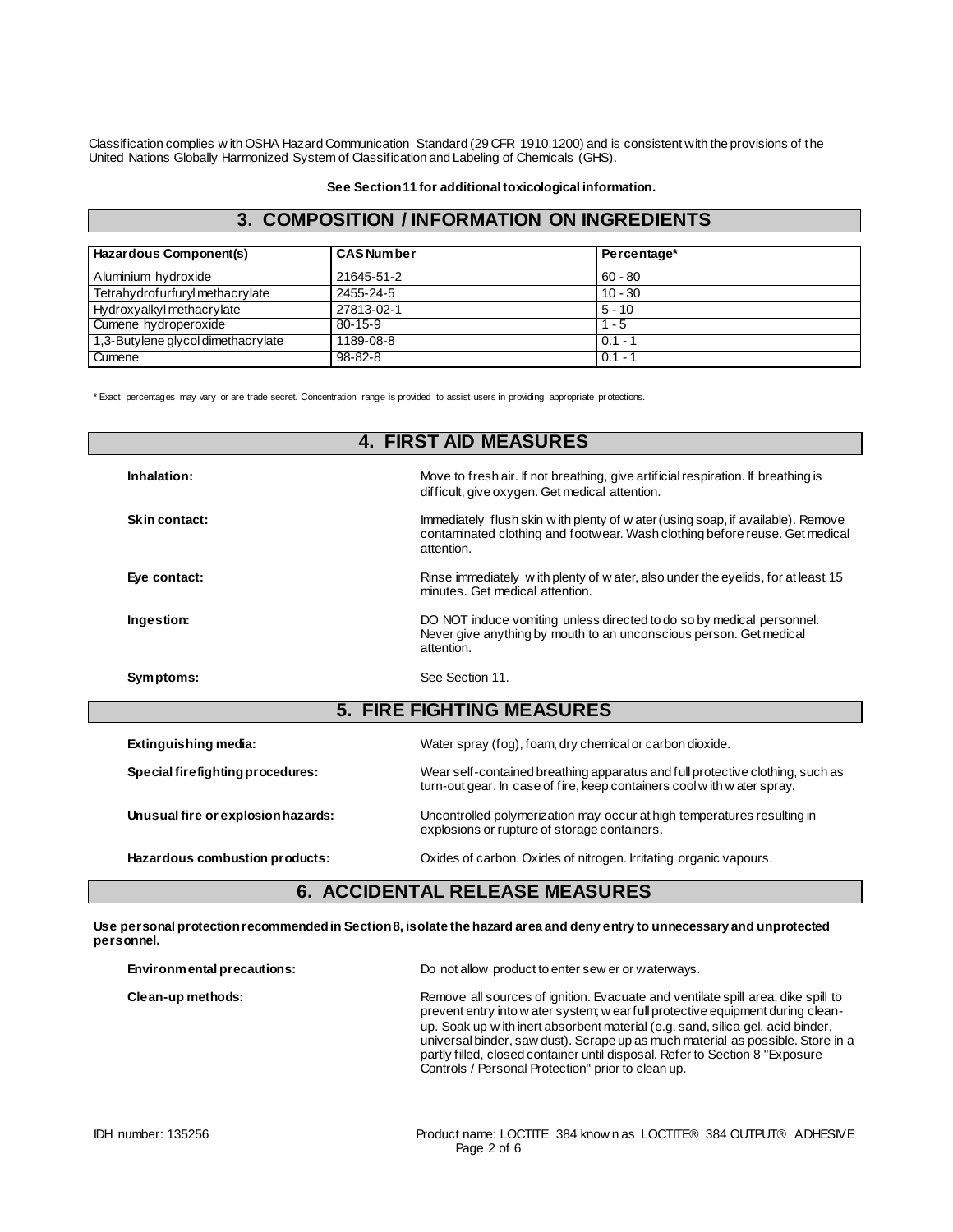# **7. HANDLING AND STORAGE**

**Handling:** Use only w ith adequate ventilation. Prevent contact w ith eyes, skin and clothing. Do not breathe vapor and mist. Wash thoroughly after handling. Do not taste or sw allow. Refer to Section 8.

**Storage:** For safe storage, store at or below 38 °C (100.4 °F) Keep in a cool, w ell ventilated area aw ay from heat, sparks and open flame. Keep container tightly closed until ready for use.

## **8. EXPOSURE CONTROLS / PERSONAL PROTECTION**

**Employers should complete an assessment of all workplaces to determine the need for, and selection of, proper exposure controls and protective equipment for each task performed.**

| Hazardous Component(s)             | <b>ACGIHTLV</b><br><b>OSHA PEL</b>                                         |                                                                                                                                                                                                                                 | AIHA WEEL                                       | <b>OTHER</b>          |
|------------------------------------|----------------------------------------------------------------------------|---------------------------------------------------------------------------------------------------------------------------------------------------------------------------------------------------------------------------------|-------------------------------------------------|-----------------------|
| Aluminium hydroxide                | 1 mg/m3 TWA<br>Respirable fraction.<br>10 mg/m3 TWA (as<br>AI) Total dust. | 15 mg/m3 TWA (as<br>Al) Total dust.<br>5 mg/m3 TWA (as AI)<br>Respirable fraction.<br>15 MPPCF TWA<br>Respirable fraction.<br>15 mg/m3 TWA Total<br>dust.<br>5 mg/m3 TWA<br>Respirable fraction.<br>50 MPPCF TWA<br>Total dust. | None                                            | None                  |
| Tetrahydrofurfuryl methacrylate    | None                                                                       | None                                                                                                                                                                                                                            | None                                            | None                  |
| Hydroxyalkyl methacrylate          | None                                                                       | None                                                                                                                                                                                                                            | None                                            | ppm TWA<br>3 ppm STEL |
| Cumene hydroperoxide               | None                                                                       | None                                                                                                                                                                                                                            | ppm $(6 \text{ mg/m3})$<br><b>TWA</b><br>(SKIN) | None                  |
| 1,3-Butylene glycol dimethacrylate | None                                                                       | None                                                                                                                                                                                                                            | None                                            | None                  |
| Cumene                             | 50 ppm TWA                                                                 | 50 ppm (245 mg/m3)<br>PFI.<br>(SKIN)                                                                                                                                                                                            | None                                            | None                  |

exposure limits.

**Engineering controls:** Provide adequate local exhaust ventilation to maintain w orker exposure below

**Respiratory protection:** Use a NIOSH approved air-purifying respirator if the potential to exceed

Eye/face protection: Safety goggles or safety glasses with side shields. Full face protection should be used if the potential for splashing or spraying of product exists. Safety show ers and eye wash stations should be available.

established exposure limits exists. If this material is handled at elevated temperatures or under mist forming conditions, w ithout engineering controls, a

**Skin protection:** Use chemical resistant, impermeable clothing including gloves and either an under the manner of the manner of the manner of the manner of the manner of the manner of the manner of the manner of the manne apron or body suit to prevent skin contact. Neoprene gloves.

# **9. PHYSICAL AND CHEMICAL PROPERTIES**

**Physical state:** Physical state: Paste, Liquid **Color:** White **Odor:** Mild **Odor threshold:** Not available.<br> **pH:** Not applicable **Boiling point/range:** Not available.<br> **Melting point/range:** Not available. **Melting point/ range:** 

Not applicable **Vapor pressure:** < 5 mm hg (27 °C (80.6 °F))

NIOSH approved respirator must be used.

IDH number: 135256 Product name: LOCTITE 384 know n as LOCTITE® 384 OUTPUT® ADHESIVE Page 3 of 6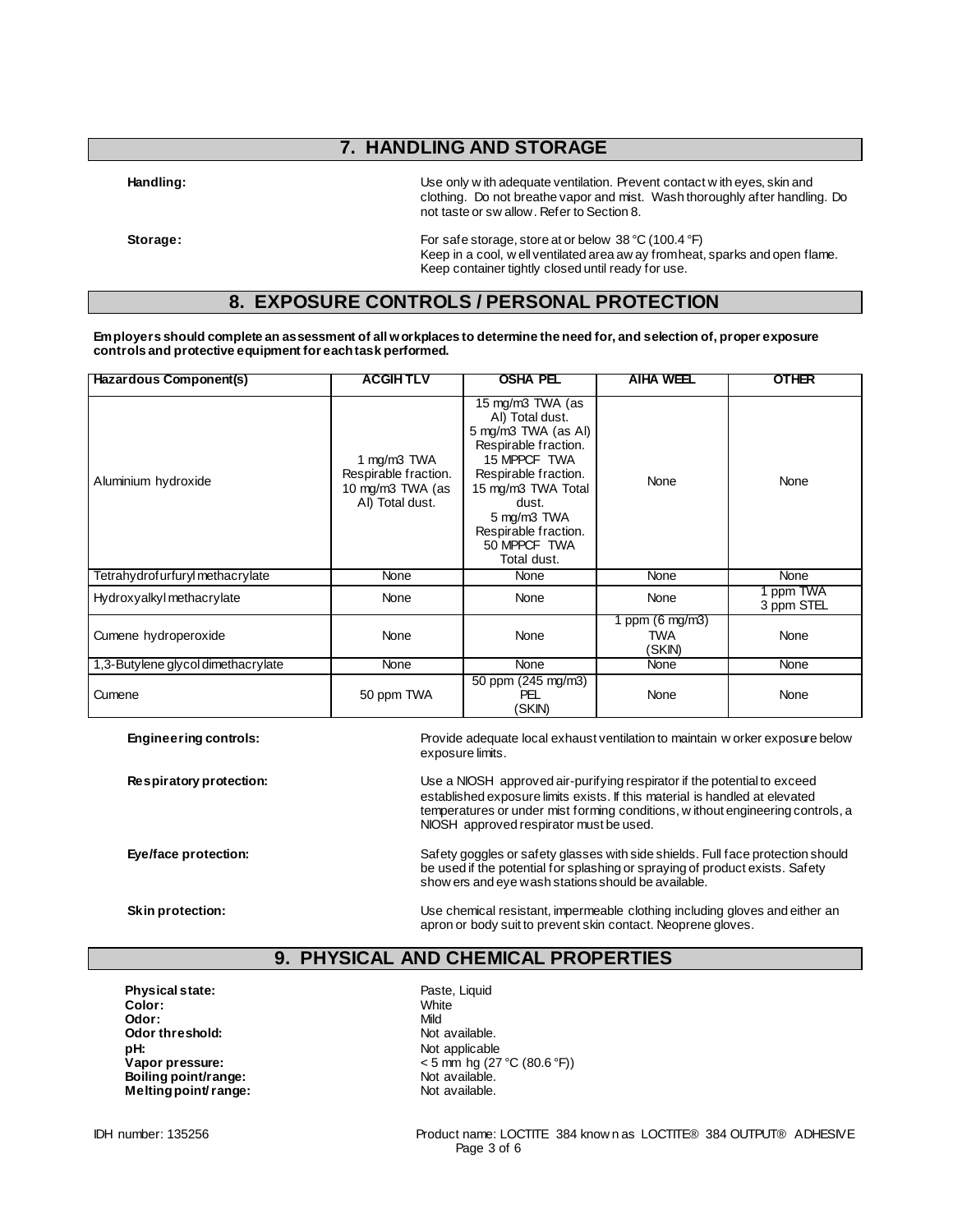| 1.0                           |
|-------------------------------|
| Not available.                |
| $>93.3$ °C ( $>199.94$ °F)    |
| Not available.                |
| Not available.                |
| Not available.                |
| Not applicable                |
| Not available.                |
| Slight                        |
| Not available.                |
| 26.6 %; 266 g/l EPA Method 24 |
| Not available.                |
| Not available.                |
|                               |

# **10. STABILITY AND REACTIVITY**

| Stability:                           | Stable under normal conditions of storage and use.                                                                                                                                                                     |
|--------------------------------------|------------------------------------------------------------------------------------------------------------------------------------------------------------------------------------------------------------------------|
| Hazardous reactions:                 | None under normal processing. Polymerization may occur at elevated temperature or in the<br>presence of incompatible materials.                                                                                        |
| Hazardous decomposition<br>products: | Oxides of carbon. Oxides of nitrogen. Oxides of sulfur. Irritating organic vapours.                                                                                                                                    |
| Incompatible materials:              | Strong oxidizing agents. Free radical initiators. Reducing agents. Strong acids. Oxygen<br>scavengers. Other polymerization initiators. Heavy metals. Amines. Peroxides. Alkalis.                                      |
| Reactivity:                          | Not available.                                                                                                                                                                                                         |
| Conditions to avoid:                 | Elevated temperatures. Heat, flames, sparks and other sources of ignition. Store aw ay from<br>incompatible materials. Do not freeze. Protect from direct sunlight. UV light. Inert gas<br>blanketing. Avoid moisture. |
|                                      |                                                                                                                                                                                                                        |

### **11. TOXICOLOGICAL INFORMATION**

**Relevant routes of exposure:** Skin, Inhalation, Eyes, Ingestion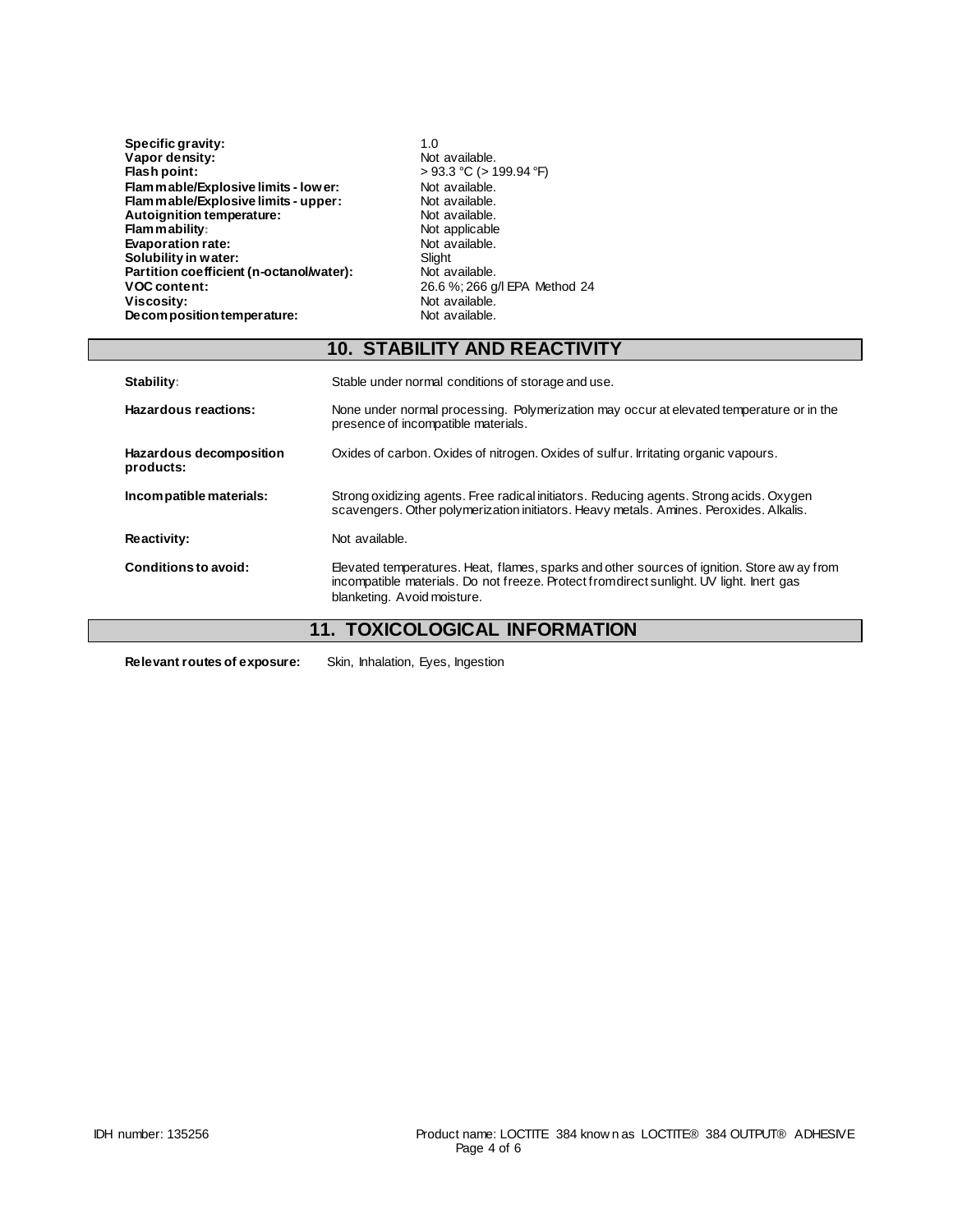#### **Potential Health Effects/Symptoms**

| Inhalation:          | May cause respiratory tract irritation. May cause central nervous system depression. |
|----------------------|--------------------------------------------------------------------------------------|
| <b>Skin contact:</b> | Causes skin irritation. May cause allergic skin reaction.                            |
| Eve contact:         | Causes serious eye irritation.                                                       |
| Ingestion:           | May cause gastrointestinal tract irritation if sw allowed.                           |
|                      |                                                                                      |

| <b>Hazardous Component(s)</b>      | LD50s and LC50s                                                  | Immediate and Delayed Health Effects                              |
|------------------------------------|------------------------------------------------------------------|-------------------------------------------------------------------|
| Aluminium hydroxide                | Oral LD50 (Rat) = $> 5,000$ mg/kg<br>Irritant, Lung, Respiratory |                                                                   |
| Tetrahydrofurfuryl methacrylate    | Irritant, Allergen<br>None                                       |                                                                   |
| Hydroxyalkyl methacrylate          | None                                                             | Irritant, Allergen                                                |
| Cumene hydroperoxide               | None                                                             | Allergen, Central nervous system, Corrosive,<br>Irritant, Mutagen |
| 1,3-Butylene glycol dimethacrylate | None                                                             | Irritant, Allergen                                                |
| Cumene                             | Oral LD50 $(Rat) = 2.91$ g/kg<br>Oral LD50 $(Rat) = 1,400$ mg/kg | Central nervous system, Irritant, Lung                            |

| Hazardous Component(s)             | <b>NTP Carcinogen</b>                               | <b>IARC Carcinogen</b> | <b>OSHA Carcinogen</b><br>(Specifically Regulated) |
|------------------------------------|-----------------------------------------------------|------------------------|----------------------------------------------------|
| Aluminium hydroxide                | No                                                  | No                     | No                                                 |
| Tetrahydrofurfuryl methacrylate    | No                                                  | No                     | No                                                 |
| Hydroxyalkyl methacrylate          | No                                                  | No                     | No                                                 |
| Cumene hydroperoxide               | No                                                  | No                     | No                                                 |
| 1,3-Butylene glycol dimethacrylate | No                                                  | No                     | No                                                 |
| Cumene                             | Reasonably Anticipated to be<br>a Human Carcinogen. | Group 2B               | No                                                 |

## **12. ECOLOGICAL INFORMATION**

**Ecological information:** Not available.

### **13. DISPOSAL CONSIDERATIONS**

**Information provided is for unused product only.**

**Recommended method of disposal:** Follow all local, state, federal and provincial regulations for disposal.

**Hazardous waste number:** Not a RCRA hazardous waste.

# **14. TRANSPORT INFORMATION**

**The transport information provided in this section only applies to the material/formulation itself, and is not specific to any package/configuration.**

**U.S. Department of Transportation Ground (49 CFR)**

**Proper shipping name:** RQ, Environmentally hazardous substance, liquid, n.o.s.

| Hazard class or division:  | g              |
|----------------------------|----------------|
| Identification number:     | <b>UN 3082</b> |
| Packing group:             | Ш              |
| DOT Hazardous Rubetanoole) | olpho olp      |

**DOT Hazardous Substance(s):** alpha,alpha-Dimethylbenzylhydroperoxide

**International Air Transportation (ICAO/IATA)**

**Hazard class or division:** 9<br> **Identification number:** UN 3082 **Identification number: Packing group:**  $\blacksquare$ 

RQ, Environmentally hazardous substance, liquid, n.o.s.